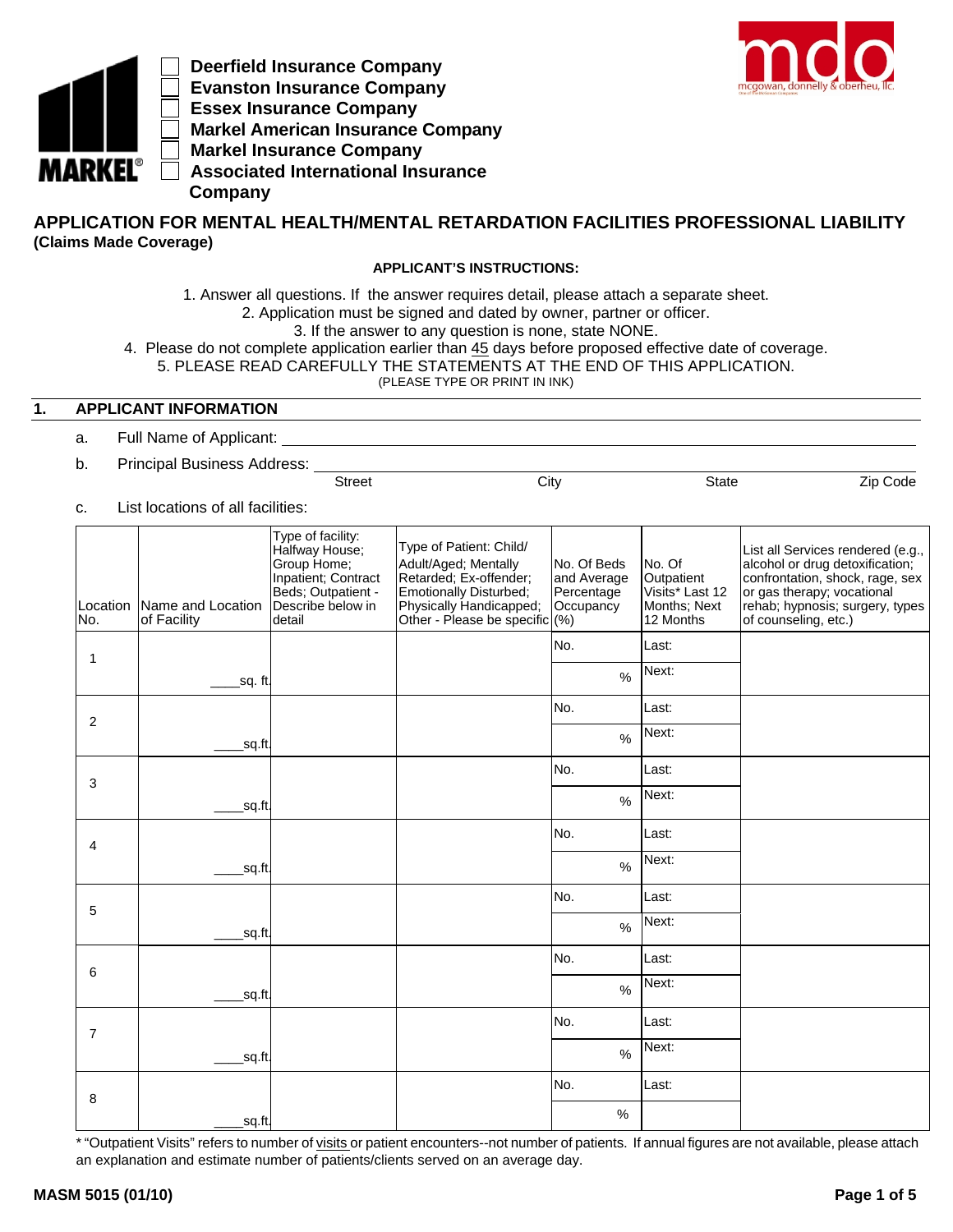|  |  |  |  | Professional societies or associations in which applicant is a member: |
|--|--|--|--|------------------------------------------------------------------------|
|--|--|--|--|------------------------------------------------------------------------|

|                                              | Applicant is: <b>[7]</b> Professional Corporation (for profit) <b>[7]</b> Partnership <b>[7]</b> Professional Corporation (non-profit) |
|----------------------------------------------|----------------------------------------------------------------------------------------------------------------------------------------|
| $\Box$ Professional Association $\Box$ Other |                                                                                                                                        |

f. The business, corporate or partnership name is:

g. Give names of all partners or members of the firm who provide professional services:

- h. Year established: \_\_\_\_\_\_\_\_\_\_\_\_\_\_\_\_\_\_\_\_\_\_\_ Applicant's professional specialty: \_\_\_\_\_\_\_\_\_\_\_\_
- i. Are the facilities listed in Question 1(c) licensed in accordance with all applicable local, state and federal laws and regulations? [ ] Yes [ ] No. If no, attach separate explanation for each facility which is NOT licensed accordingly.
- j. Does the Applicant currently participate in or plan to participate in a state patient compensation fund, health care stabilization fund or other governmentally established malpractice liability funding mechanism? ............................................................................................................................................ [ ] Yes [ ] No

## **2. STAFF**

a. Number of professional employees, volunteers, and independent contractors

|                                                        | <b>LOCATION NO.</b> |    |    |    |    |    |    |    |  |
|--------------------------------------------------------|---------------------|----|----|----|----|----|----|----|--|
| <b>EMPLOYEES</b>                                       | 1.                  | 2. | 3. | 4. | 5. | 6. | 7. | 8. |  |
| <b>MDs</b>                                             |                     |    |    |    |    |    |    |    |  |
| Psychologists                                          |                     |    |    |    |    |    |    |    |  |
| <b>Social Workers</b>                                  |                     |    |    |    |    |    |    |    |  |
| <b>RNs</b>                                             |                     |    |    |    |    |    |    |    |  |
| <b>LPNs/Nurse's Aides</b>                              |                     |    |    |    |    |    |    |    |  |
| Pharmacists                                            |                     |    |    |    |    |    |    |    |  |
| <b>Nurse Practitioners</b>                             |                     |    |    |    |    |    |    |    |  |
| Other (Describe qualifications<br>& duties separately) |                     |    |    |    |    |    |    |    |  |
| Volunteers                                             |                     |    |    |    |    |    |    |    |  |
| <b>INDEPENDENT</b><br><b>CONTRACTORS</b>               |                     |    |    |    |    |    |    |    |  |
| <b>MDs</b>                                             |                     |    |    |    |    |    |    |    |  |
| Psychologists                                          |                     |    |    |    |    |    |    |    |  |
| <b>Social Workers</b>                                  |                     |    |    |    |    |    |    |    |  |
| <b>RNs</b>                                             |                     |    |    |    |    |    |    |    |  |
| <b>LPNs/Nurse's Aides</b>                              |                     |    |    |    |    |    |    |    |  |
| Pharmacists                                            |                     |    |    |    |    |    |    |    |  |
| <b>Nurse Practitioners</b>                             |                     |    |    |    |    |    |    |    |  |
| Other (Describe qualifications<br>& duties separately) |                     |    |    |    |    |    |    |    |  |

- b. Are all of the above **employees** licensed in accordance with applicable and federal regulations? ........ [ ] Yes [ ] No If no, attach explanation.
- c. Do any of the above **employees** and **volunteers** carry their own professional liability insurance? ....... [ ] Yes [ ] No If yes, provide details. The subsequent of the set of the set of the set of the set of the set of the set of the set of the set of the set of the set of the set of the set of the set of the set of the set of the set of the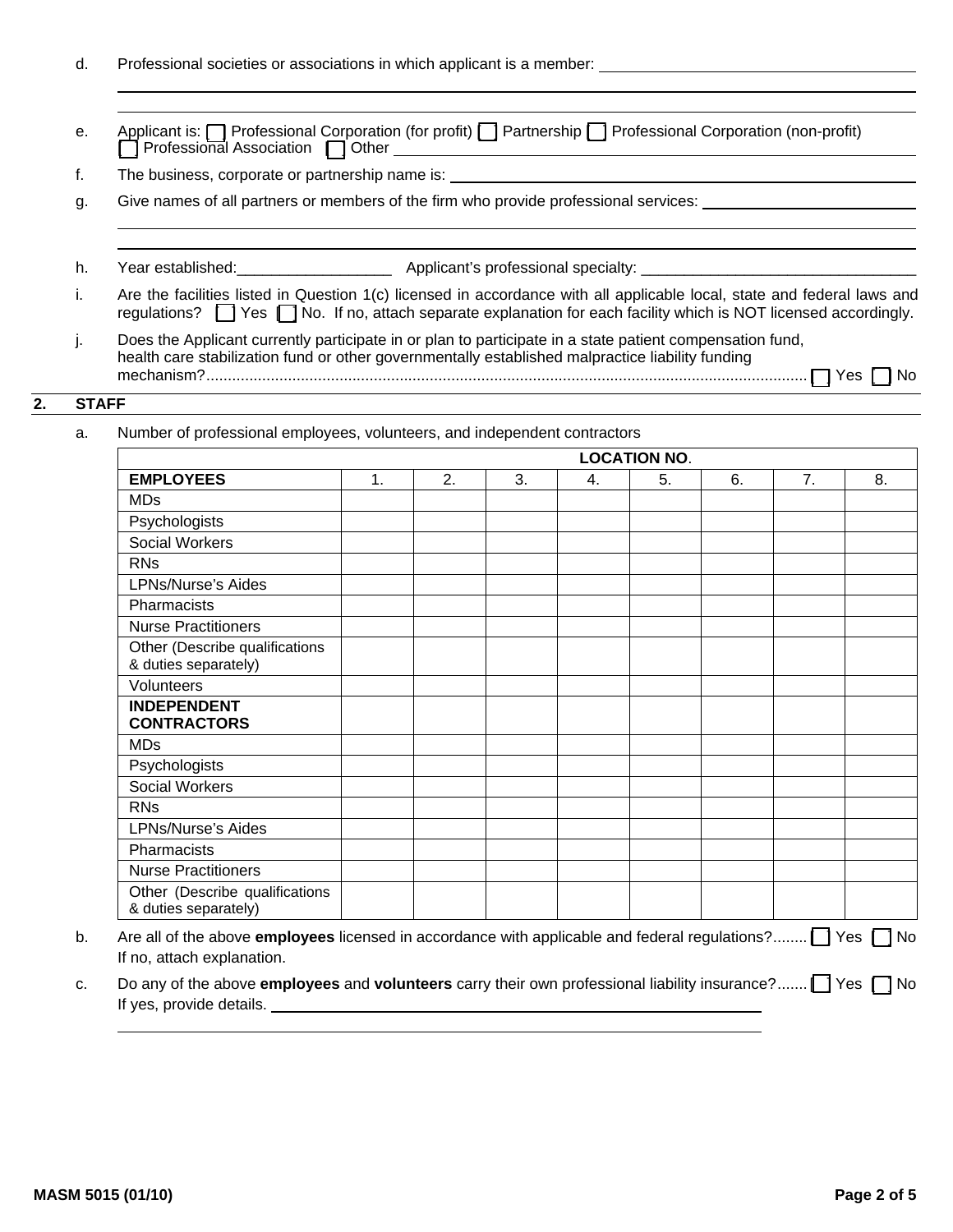### **3. APPLICANT OPERATIONS**

| Sources and amounts of total revenues: |  |
|----------------------------------------|--|
|----------------------------------------|--|

|    | a. | Sources and amounts of total revenues:                                                  |                                                                                                                                       |                                                                                                                                                                                       |                      |
|----|----|-----------------------------------------------------------------------------------------|---------------------------------------------------------------------------------------------------------------------------------------|---------------------------------------------------------------------------------------------------------------------------------------------------------------------------------------|----------------------|
|    |    | <b>Source</b>                                                                           | Amount<br><b>This Fiscal Year</b>                                                                                                     | Amount<br><b>Next Fiscal Year</b>                                                                                                                                                     |                      |
|    |    | <b>Charitable Contributions</b>                                                         | \$.<br><b>Contract Contract Contract Contract</b>                                                                                     | \$.                                                                                                                                                                                   |                      |
|    |    | <b>Government Funding</b>                                                               | $\frac{1}{2}$<br><u> 1989 - Johann Barn, mars ar breithinn ar breithinn ar breithinn ar breithinn ar breithinn ar breithinn ar br</u> | $\frac{1}{2}$                                                                                                                                                                         |                      |
|    |    | Fee for Service                                                                         | $\frac{1}{2}$<br>the control of the control of the control of                                                                         | $\mathfrak s$                                                                                                                                                                         |                      |
|    |    | <b>TOTAL GROSS REVENUE</b>                                                              | \$.                                                                                                                                   | \$                                                                                                                                                                                    |                      |
|    | b. |                                                                                         |                                                                                                                                       | Does the applicant advertise its professional services in any manner (other than a simple listing                                                                                     | $\Box$ Yes $\Box$ No |
|    |    | If yes, please attach a copy of ALL of the advertisements.                              |                                                                                                                                       |                                                                                                                                                                                       |                      |
|    | c. | Is the applicant associated with any agency or organization that engages in any kind of |                                                                                                                                       |                                                                                                                                                                                       |                      |
|    |    | If yes, please attach detailed explanation and a copy of ALL of the advertisements.     |                                                                                                                                       |                                                                                                                                                                                       |                      |
|    | d. | If yes, please attach detailed explanation of this activity.                            |                                                                                                                                       | Does the applicant participate in any activity, e.g., newspaper columns, broadcasts, etc., whereby                                                                                    | $\Box$ Yes $\Box$ No |
|    | е. |                                                                                         |                                                                                                                                       |                                                                                                                                                                                       |                      |
|    |    |                                                                                         |                                                                                                                                       | If yes, please describe treatment and controls used and indicate number of treatments during the                                                                                      |                      |
|    | f. | Hold Harmless (Indemnification) Agreements:                                             |                                                                                                                                       |                                                                                                                                                                                       |                      |
|    |    | (i)<br>are obtained.                                                                    |                                                                                                                                       | In favor of the applicant--if the applicant has obtained any written indemnification<br>agreements holding the applicant harmless, describe and indicate if certificates of insurance |                      |
|    |    | (ii)<br>If yes, please submit copy of agreement.                                        |                                                                                                                                       | In favor of others--has the applicant agreed to indemnify (hold harmless) others under                                                                                                |                      |
|    | g. |                                                                                         |                                                                                                                                       |                                                                                                                                                                                       |                      |
|    |    | If yes, please attach explanation. Include details of your responsibilities.            |                                                                                                                                       |                                                                                                                                                                                       |                      |
|    | h. | If yes, please attach explanation. Include details of your responsibilities.            |                                                                                                                                       |                                                                                                                                                                                       |                      |
|    | i. | If yes, please provide separate explanation.                                            |                                                                                                                                       |                                                                                                                                                                                       |                      |
|    |    | If yes, please give details on separate sheet.                                          |                                                                                                                                       |                                                                                                                                                                                       |                      |
|    | k. | premises exposures:                                                                     |                                                                                                                                       | Please describe in detail any additional activities and/or procedures performed by the applicant, including any off-<br><u> 1989 - Johann Stoff, amerikansk politiker (d. 1989)</u>   |                      |
|    | I. |                                                                                         |                                                                                                                                       | Is the Applicant a "Covered Entity" under the Health Insurance Portability and Accountability Act of 1996 (HIPAA) Privacy                                                             |                      |
|    |    | If yes,                                                                                 |                                                                                                                                       |                                                                                                                                                                                       |                      |
|    |    | (i)                                                                                     |                                                                                                                                       | Has the Applicant implemented procedures to comply with the HIPAA Privacy Rule?  TYes TNo                                                                                             |                      |
|    |    | (ii)                                                                                    | Provide the name and title of the Applicant's Privacy Officer.                                                                        | Our Business Associate Agreement is available at www.markelcorp.com. This is the only Business Associate Agreement                                                                    |                      |
|    |    | we will recognize.                                                                      |                                                                                                                                       |                                                                                                                                                                                       |                      |
| 4. |    | <b>GENERAL LIABILITY</b>                                                                |                                                                                                                                       |                                                                                                                                                                                       |                      |
|    |    |                                                                                         |                                                                                                                                       |                                                                                                                                                                                       |                      |

a. Answer questions below only if General Liability coverage for Locations in 1(c) is requested.

|        |          |    | <b>LOCATION NO.</b> |    |  |
|--------|----------|----|---------------------|----|--|
| 5T10H0 | <u>.</u> | v. | J.                  | v. |  |

**4. GENERAL LIABILITY**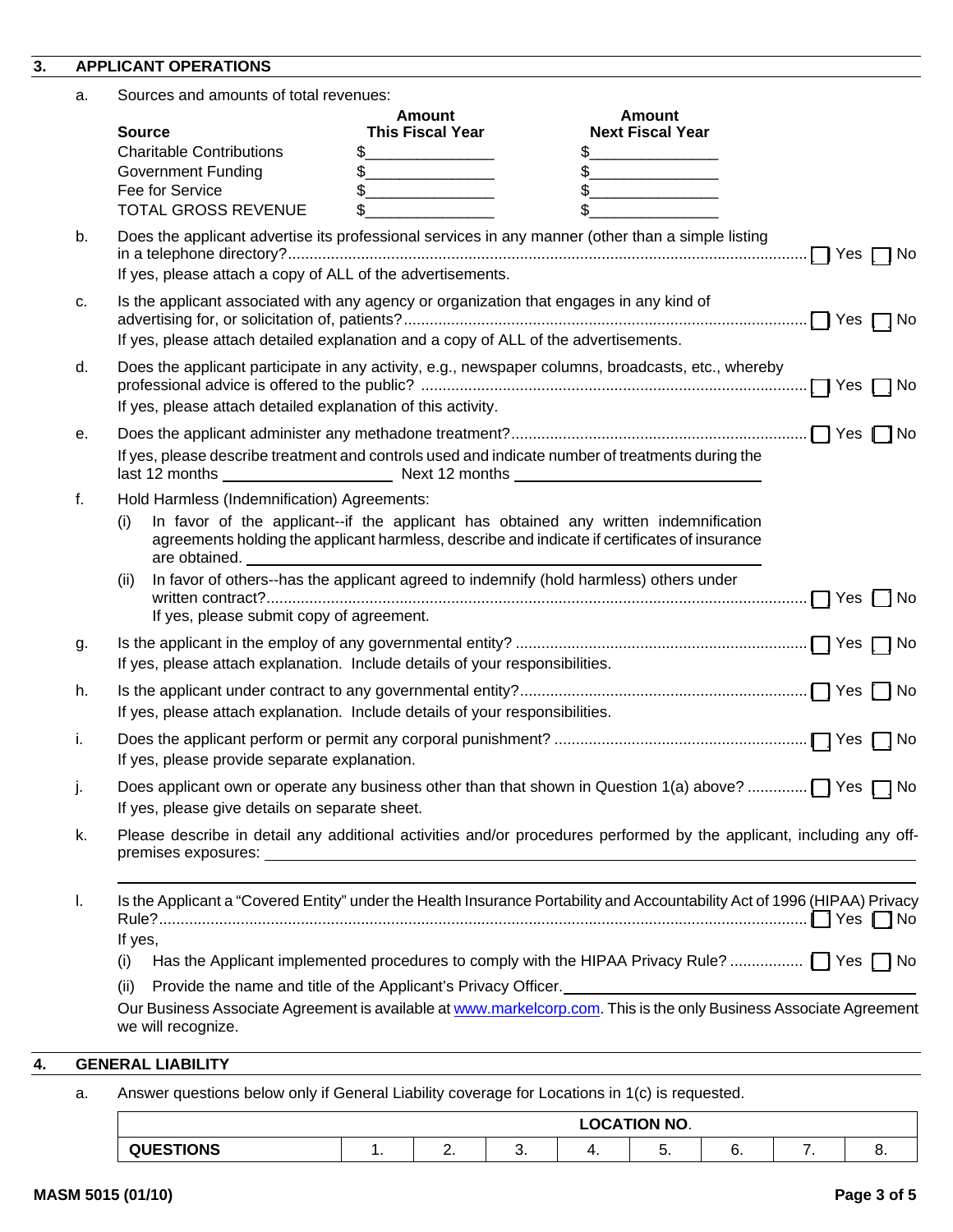| <b>Year Built</b>                                                                                                                                                                                        |               |               |                   |                  |               |                      |                                |              |
|----------------------------------------------------------------------------------------------------------------------------------------------------------------------------------------------------------|---------------|---------------|-------------------|------------------|---------------|----------------------|--------------------------------|--------------|
| <b>Year Remodeled</b>                                                                                                                                                                                    |               |               |                   |                  |               |                      |                                |              |
| No. of Stories                                                                                                                                                                                           |               |               |                   |                  |               |                      |                                |              |
| Construction:                                                                                                                                                                                            |               |               |                   |                  |               |                      |                                |              |
| <b>Exterior Walls</b>                                                                                                                                                                                    |               |               |                   |                  |               |                      |                                |              |
| Roof                                                                                                                                                                                                     |               |               |                   |                  |               |                      |                                |              |
| Floors                                                                                                                                                                                                   |               |               |                   |                  |               |                      |                                |              |
| Is the building equipped with:                                                                                                                                                                           | Yes No        | <b>Yes No</b> | <b>Yes No</b>     | Yes No           | Yes No        | Yes No               | Yes No                         | Yes No       |
| At least 2 clearly-marked exits<br>on each floor?                                                                                                                                                        | $\Box$        | 00            | ПП                | 00               | Π<br>$\Box$   | $\Box$<br>$\Box$     | Π<br>Ιl                        | $\Box$<br>Γl |
| Self-closing fire doors on each<br>floor?                                                                                                                                                                | $\Box$ $\Box$ | 00            | $\Box$ $\Box$     | 00               | $\Box$ $\Box$ | $\Box$               | 回口                             | ⊡⊔           |
| Exit doors of at least 42" width<br>from all sleeping, diagnostic &<br>treatment rooms?                                                                                                                  | $\Box$        | $\Box$ $\Box$ | 00                | 00               | $\Box$ $\Box$ | $\Box$<br>$\Box$     | $\Box$ $\Box$                  | $\Box$       |
| Automatic fire alarm system<br>connected to local fire<br>department?                                                                                                                                    | $\Box$        | $\Box$        | 00                | $\Box$<br>$\Box$ | $\Box$        | 口口                   | $\Box \Box$                    | ロロ           |
| Smoke detectors?                                                                                                                                                                                         | $\Box$        |               | ⊣<br>$\mathbb{E}$ |                  |               | - 1                  |                                | Г            |
| Emergency electrical system?                                                                                                                                                                             |               |               | Г                 |                  |               |                      |                                |              |
| Heat sensors?                                                                                                                                                                                            |               |               | $\Box$            |                  |               | $\Box$               |                                |              |
| Fire escape(s)                                                                                                                                                                                           | ┓             | $\Box$        | П<br>$\Box$       |                  | П             | $\Box$<br>$\Box$     |                                |              |
| Is any new construction<br>contemplated for the next 12<br>months? If yes, attach details<br>including estimated contract<br>costs, number of beds, sq. ft.,<br>planned use, date of<br>completion, etc. | $\Box$ $\Box$ | $\Box$        | ПП                | $\Box$           | $\Box$ $\Box$ | $\blacksquare$<br>Ιl | $\mathbf{I}$<br>$\blacksquare$ | LІ           |

# **5. CLAIMS**

#### ATTACH DETAILED EXPLANATION FOR ANY "YES" ANSWERS:

Has the applicant or any employees:

| a. | Ever been the subject of disciplinary or investigative proceedings or reprimand by a governmental                                                                                                                                                               |
|----|-----------------------------------------------------------------------------------------------------------------------------------------------------------------------------------------------------------------------------------------------------------------|
| b. | Ever been convicted for an act committed in violation of any law or ordinance other than traffic<br>$\Box$ Yes $\Box$ No                                                                                                                                        |
| C. |                                                                                                                                                                                                                                                                 |
| d. | Ever had any state professional license or license to prescribe or dispense narcotics refused,<br>suspended, revoked, renewal refused or accepted only on special terms or ever voluntarily<br>$\Box$ Yes $\Box$ No                                             |
| е. | Ever had any insurance company or Lloyd's cancel, decline, refuse to renew or accept only on<br>$\Box$ Yes $\Box$ No                                                                                                                                            |
| f. | If yes, a supplemental claims information form must be completed for each claim or suit.                                                                                                                                                                        |
| g. | Are you aware of any acts, errors, omissions or circumstances which may result in a malpractice or<br>general liability claim or suit being made or brought against the applicant or any of its employees? $\Box$ Yes $\Box$ No<br>If yes, please give details: |

h. List professional liability insurance carried for each of the past five years. IF NONE, STATE NONE.